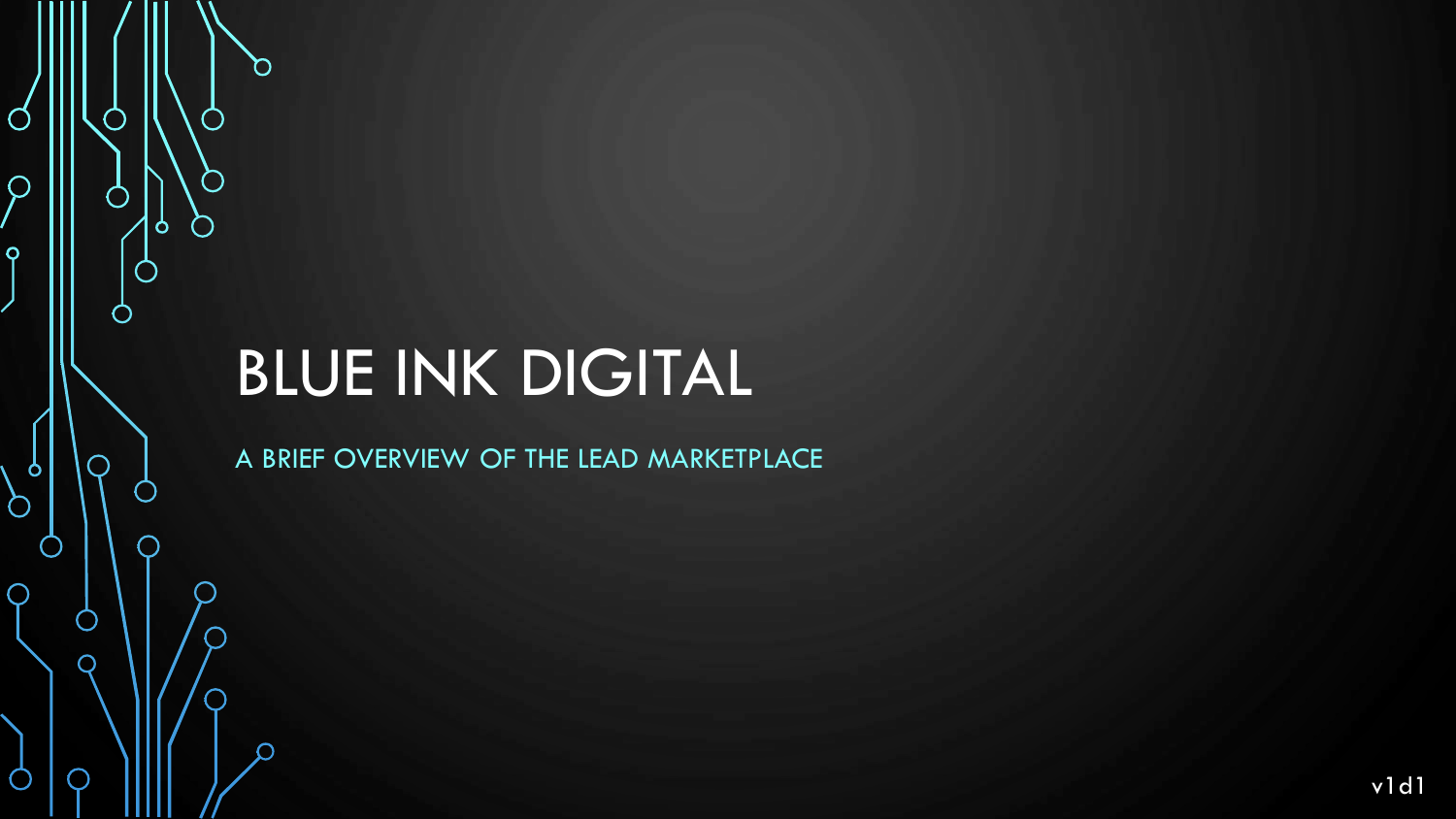### WHAT IS THE BLUE INK DIGITAL MARKETPLACE?

- The Marketplace is a place where our clients can purchase real-time leads from us and our network of lead vendors
- You pick how much to bid
- You pick the criteria for the lead (e.g. location, age, attributes)

• Lead is delivered directly to you or into your CRM or calling platform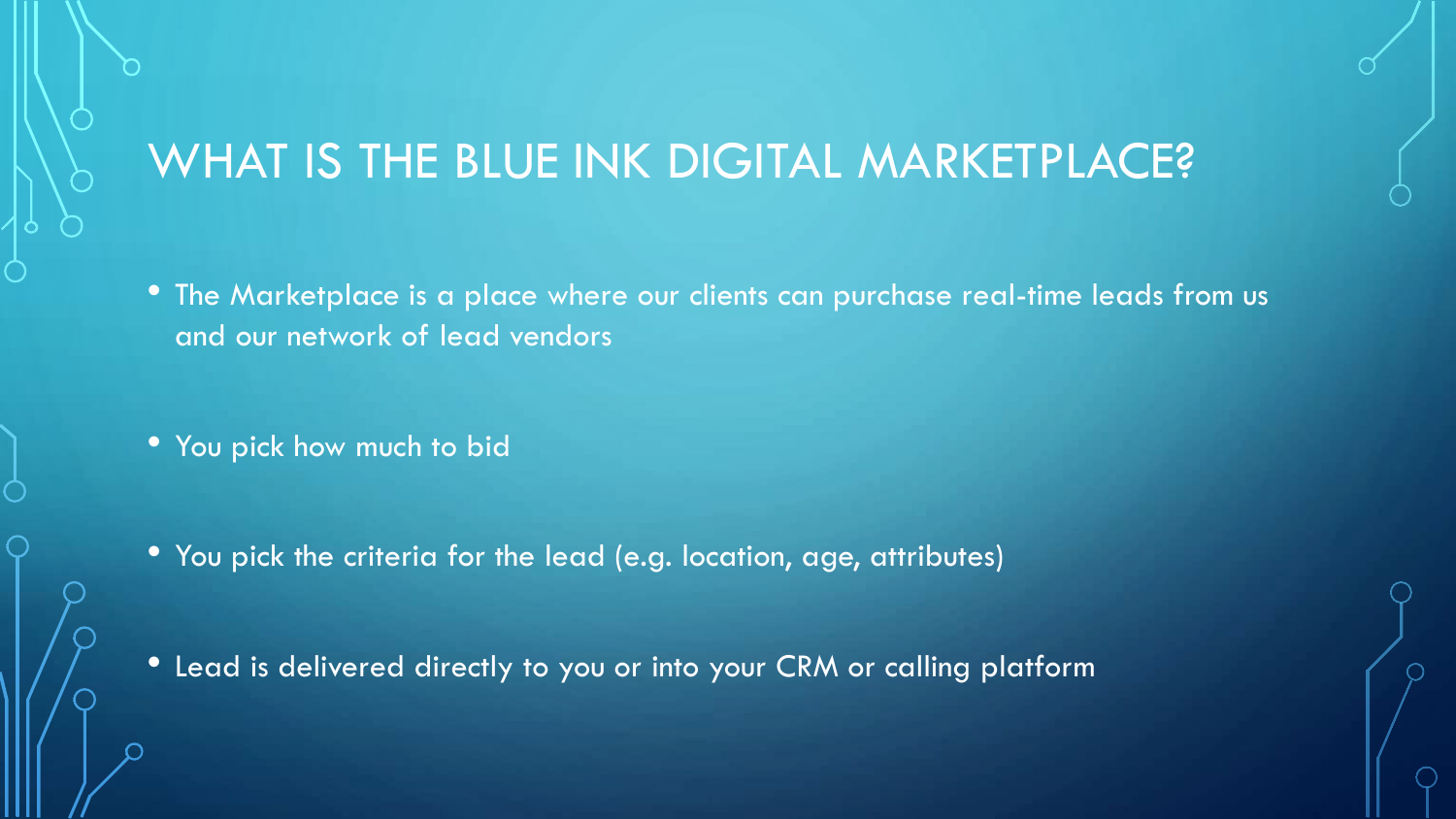#### HOW IT WORKS

• A consumer visits the website or landing page of one of our affiliated sites and fills out a request for a quote for your product or service

• That information is transmitted in real-time into our marketplace

• Clients looking to service that request submit a pre-programmed bid based on the consumer information and the winning bidder gets to service the consumer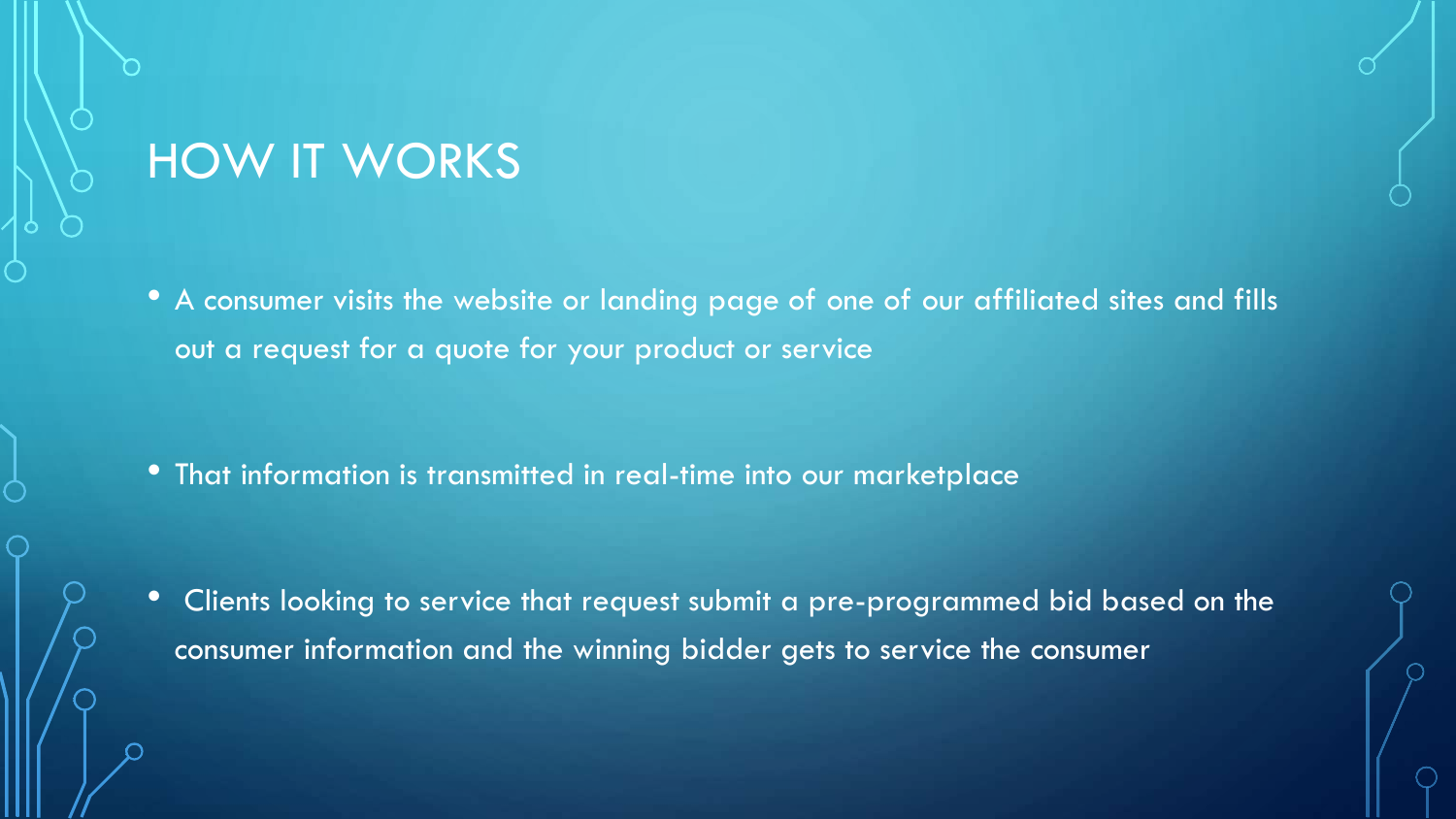#### REAL TIME & EXCLUSIVE

• The Blue Ink Digital marketplace deals only in real-time and exclusive leads meaning:

• All leads are delivered in real-time meaning that there is a delay of typically less than 15 seconds between the consumer pressing submit and the client receiving the consumer request

• The winning bidder *is the only client* who gets access to the consumers request (i.e. leads are only sold once and to the winning bidder)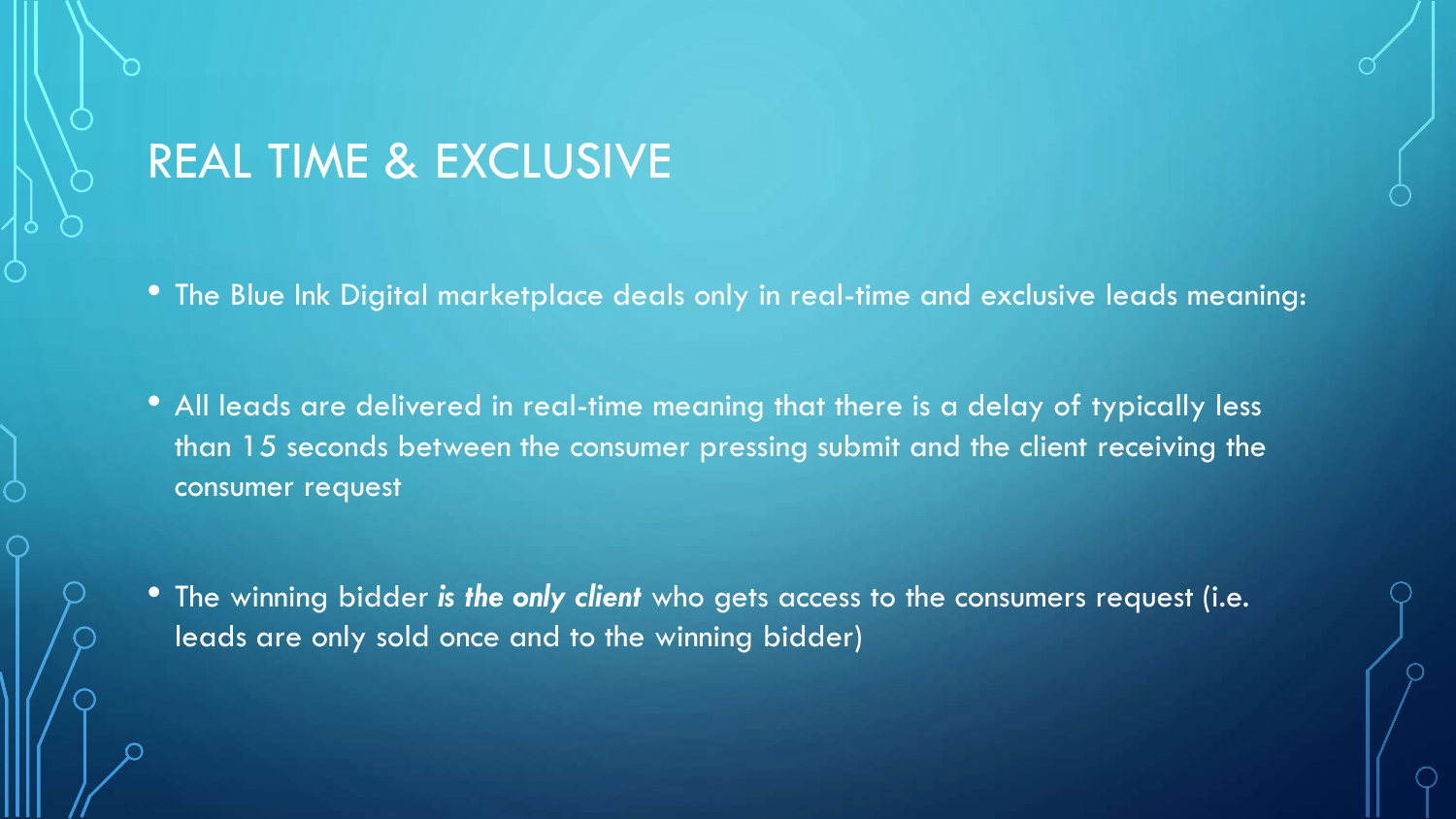#### WHY REAL-TIME AND EXCLUSIVE?

We only want to sell the highest intent and highest quality leads

• A consumer actively searching for your product who just filled out a request for a quote has the highest intent right after pressing submit

• We only provide exclusive leads to provide you the best chance of contacting and closing the consumer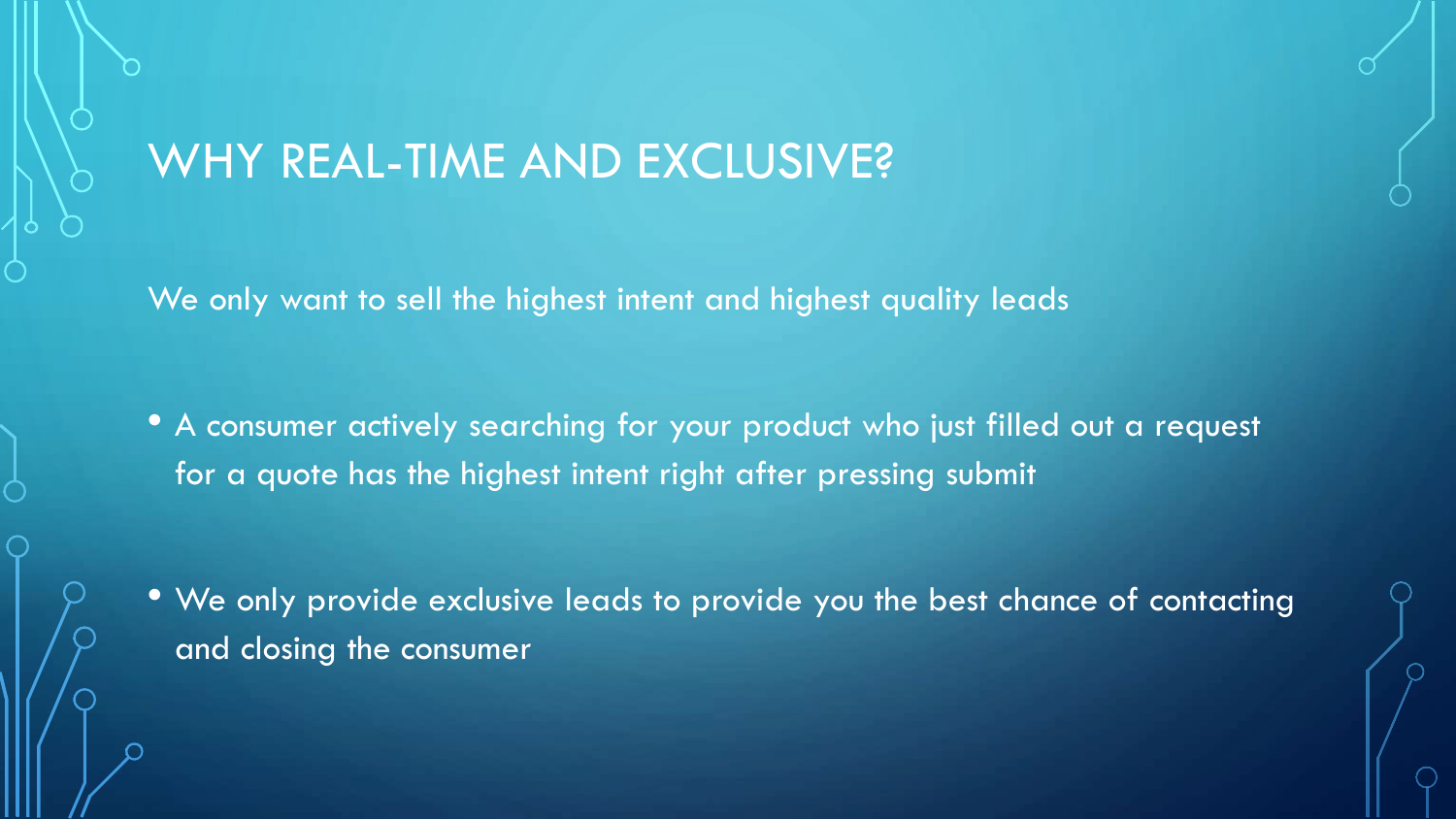## HOW TO BUY LEADS

- Getting leads on the marketplace is easy and simple with no minimums and no obligation to keep buying
- Add a credit card to fund your account
- Activate your campaigns
- Receive the leads you need to run your business
- Start and stop anytime!